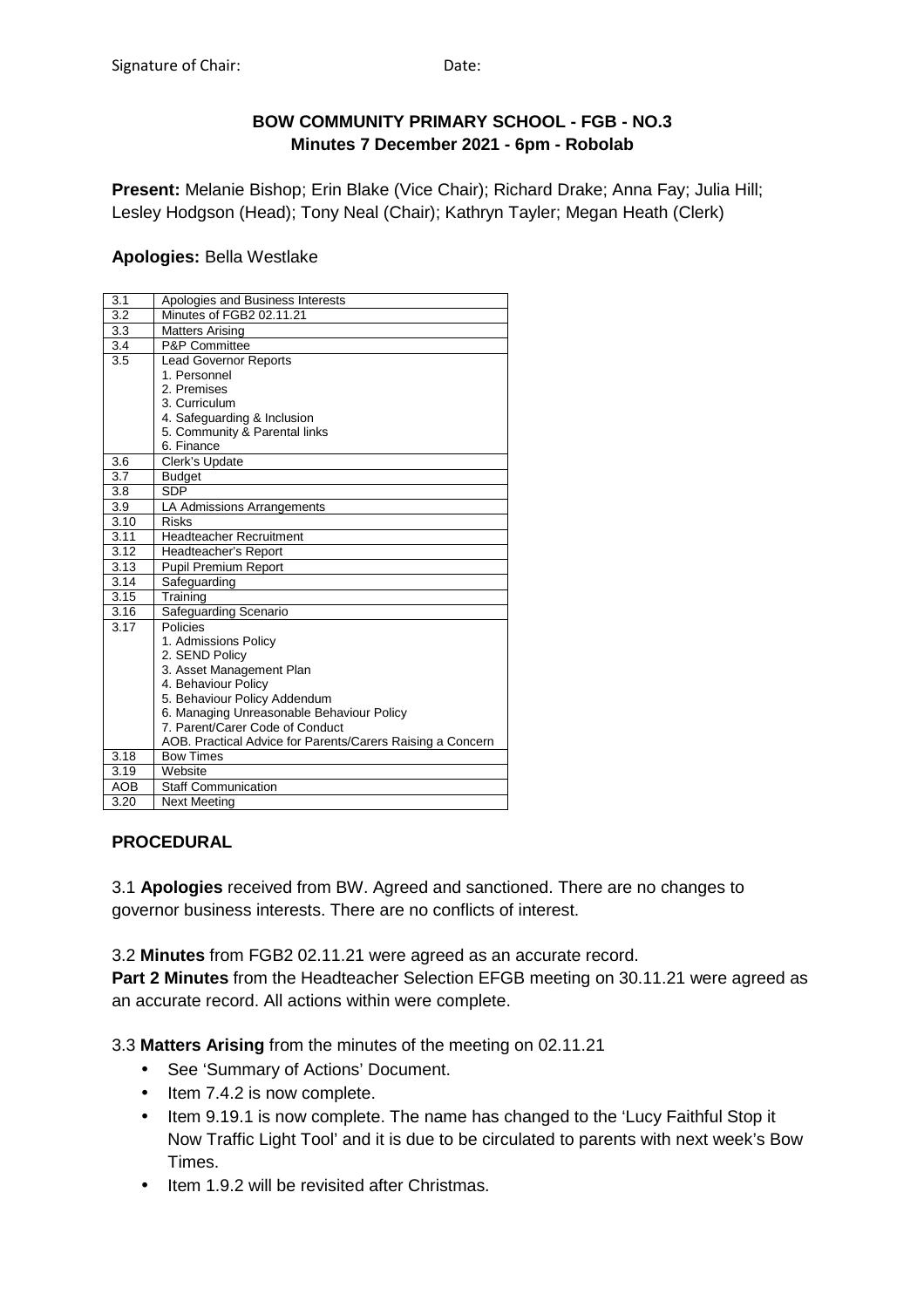- Item 2.6.4.2 Governors agreed that a checklist needs to be created. TN will draft one to share at FGB4.
- Item 2.8 The CLC meeting went ahead on 02.12.21. The main concern from QE was pupils not being able to construct and send emails. There are many e-safety concerns about setting up email addresses for the pupils as they would be able to access these from home. The school will attempt to teach the theory and all pupils have access to MSTeams within school.
- Item 2.11.1 was completed by all governors.

# **ACTION: TN to write a policy equality checklist.**

LH and AF left the room.

## 3.4 **P&P Committee**

- The P&P Committee meeting from prior to this meeting was detailed to all present governors.
- All governors approved the recommendations of the P&P Committee.

LH and AF enter the room.

- LH was notified of the decision to approve a single one-off payment for her as a thank you for her continued hard work throughout the COVID pandemic.
	- o LH thanked governors.

## 3.5 **Lead Governor Reports**

### 3.5.1 **Personnel - MB**

- MB met with LH this week.
- A majority of staff appraisals have been carried out the exceptions are due to sick leave.
- There is one member of staff off on long-term sick leave which is causing undue pressure on staff. This pressure is currently being handled well by staff however governors noted the need to monitor the situation.
- 'Heads Up for Mental Health' has been providing support for pupils as well as staff and is receiving positive feedback.
- There are currently no wellbeing concerns.
- MB is due to attend a staff meeting next week to discuss wellbeing with staff.

## 3.5.2 **Premises - RD**

- RD carried out a site walk and visit with Susan Vile on 19.11.21.
- The lockdown drill did not happen due to the increase in COVID within the school and the subsequent return of the bubble system.
- RD got the data needed in order to complete the asset management plan.
- It was noted that office staff were not able to immediately locate documents requested by RD.
- There are concerns around the amount of information held mentally by both LH and SV. There are associated risks with this in case of unforeseen circumstances. LH has been noting down information for the handover to the new headteacher.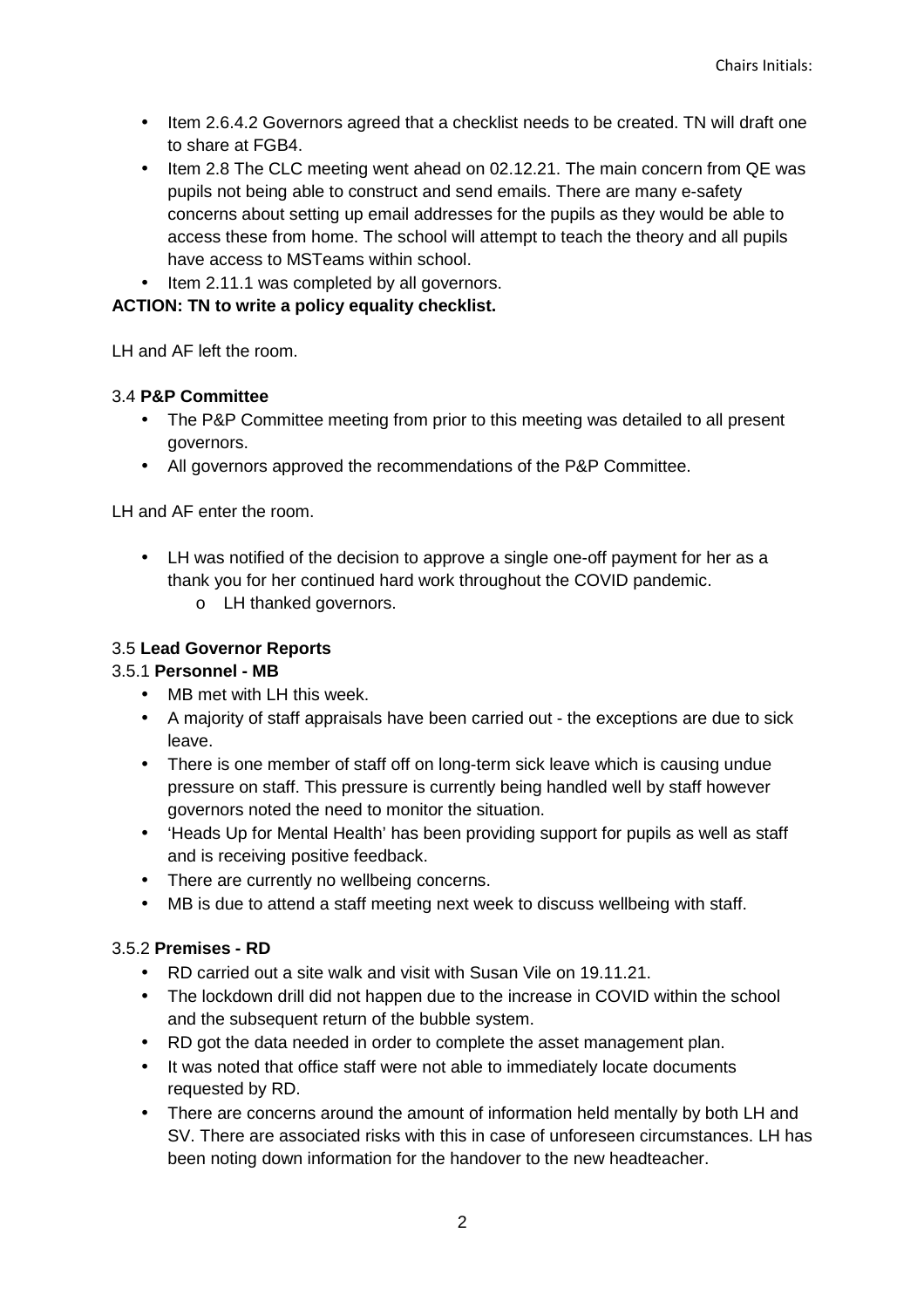- Governors were reminded of the CW's lack of experience with premises and resources and the associated risks with this. CW will need to attend relevant training for these areas, however it is unlikely to be able to happen before she commences the role.
- There has been an issue raised regarding site security. Governors discussed the balance of the potential risk involved against the cost of extended fencing around the perimeter of the site. This included the impression that a fence would give in the context of a small village primary school. The risk is included in our site risk assessment which is submitted to the LA. To date their response has been that the cost involved is not justified against the risk.
- It was noted how the risk assessments are due for their annual review.

# **ACTIONS: 1. RD to make notes regarding potential changes to the risk assessments and return to LH.**

# **2. LH to ask SV to note down mentally stored information/procedures.**

## 3.5.3 **Curriculum - BW**

• BW carried out a learning walk last week and will feedback at FGB4.

## 3.5.4 **Safeguarding & Inclusion - KT**

- KT visited the school on 16.11.21. She did not carry out the planned walk due to increasing COVID numbers within the school. However she was able to review the safeguarding audit with LH.
- KT will carry out the learning walk next term COVID permitting.

### 3.5.5 **Community & Parental Links - EB**

- The Parents Forum happened and was well attended. The notes from the Forum were circulated prior to the meeting. The main action from this meeting was the issue raised regarding site security (discussed under item 3.5.2).
- Governors agreed that it would be worth hosting another Parents Forum after CW has started.
- Governors discussed future Parents Forums. It was agreed that they did not want to host them too frequently as they would get 'stale'. The possibility of hosting one online to reach different parents was also discussed.
- The introduction letter to parents from CW was well received.

### 3.5.6 **Finance - TN**

- The reply to the FIPS panel was sent.
- The budget now balances in year 3.

### 3.6 **Clerk's Update**

- A majority of governors stated they preferred the hard copy of the Governance Today magazine.
- MH has handed the signing of policies back to the relevant chairs. Governors had agreed that MH would temporarily sign policies due to COVID.

### **STRATEGIC PLANNING**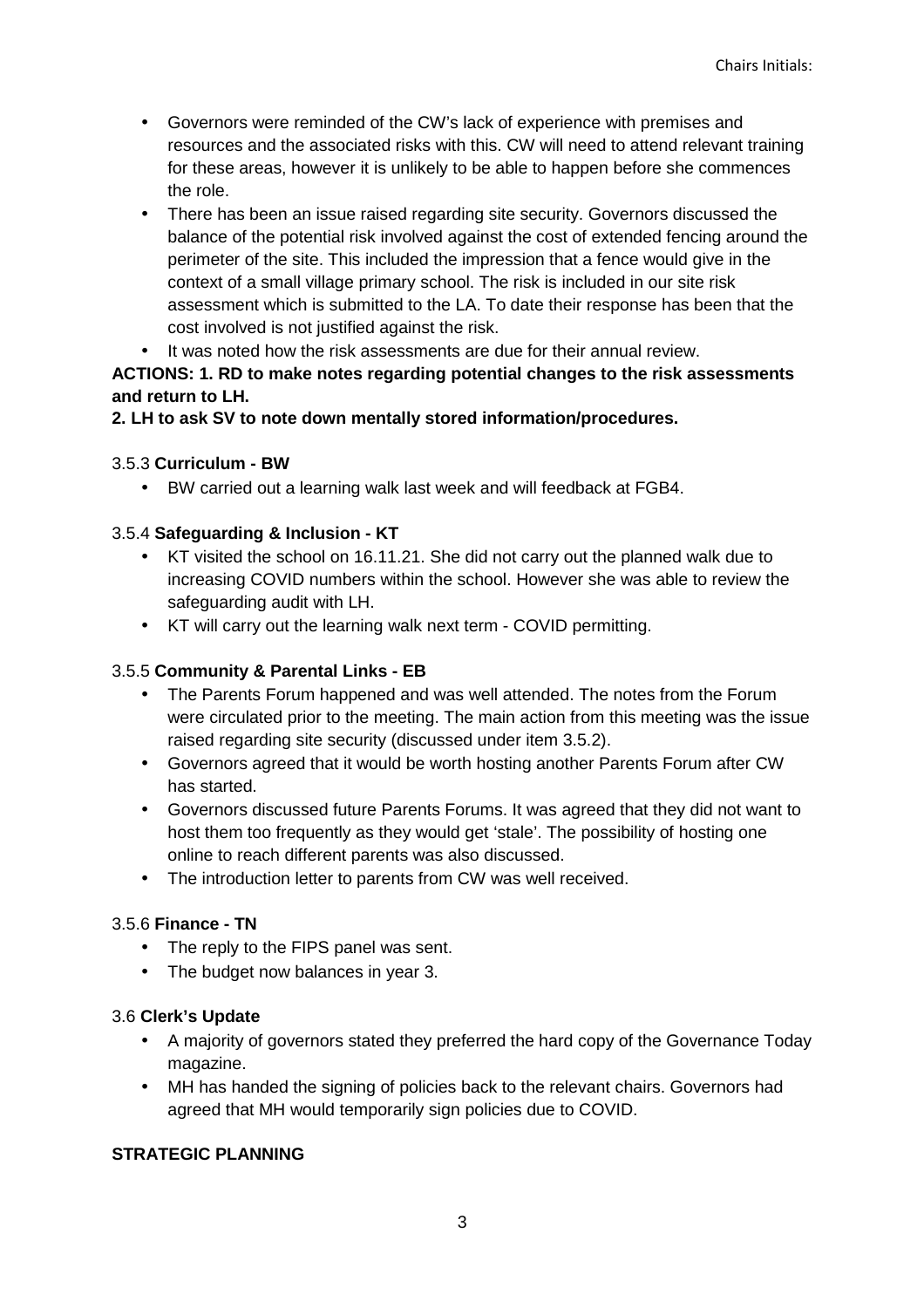# 3.7 **Budget**

- Governors asked why there was a variance with the Pupil Premium funding.
	- o This was explained to be due to the increase in Pupil Premium numbers.
- Governors asked why there was an approximate £4000 variance in the block funding.
	- $\circ$  This was due to the forecast shortfall funding. The surplus from this drove this variance.
- Governors asked why there was a variance with the admin expenses.
	- o This was due to overtime and back-pay awards.
- Governors asked why there was a variance in the MTA budget.
	- o This was due to sick cover and maternity leave, as well as increased NI expenses due to multiple contracts and back-pay awards. Unlike other employees, MTA maternity pay is paid for out of the school budget.
- Governors asked about the variance in electricity and oil costs.
	- o This was explained by the significant increase in electricity and oil prices nationally. Oil has gone from costing 64p per litre to 68p per litre. It was also noted how more oil was being used for heating due to the COVID rules regarding ventilation and needing to have the windows open.

# 3.8 **SDP**

- The statistical performance of the school drives the development of the SDP. Currently, there is not a full set of assessments to work from due to high pupil absence rates, although we will assess these pupils on their return to school. A focus in the New Year will be to look at the bottom 20% (not on the SEND register) and work from this.
- The current areas of focus include KS1 writing and comprehension; and KS1 and KS2 maths.
- SEND and pupils with an EHCP need their progress measuring differently. Some are assessed through P-Levels.
- Governors asked how confident that the targets set will be achieved by the end of the summer term.
	- o LH explained how it is unpredictable. COVID has caused some very low attendance rates. The best term for progress is the Spring Term, due to it being the most settled term.
	- o It was noted how the reception pupils were of a lower level of ability than previous years. This is largely due to COVID.
	- o Last year the school closure happened at the beginning of the Spring Term which disrupted pupil progress markedly.
- Governors asked if the catch-up targets are still comfortable.
	- o LH explained how they are, however there are high expectations with this and we aim to achieve as high as possible.
	- o There is ongoing issues with getting staff cover. Staff are being redistributed around the school to fill gaps - this included the designated catch-up member of staff.
- Governors asked if CW will inherit the current SDP.
	- o LH explained how she will. LH recommends an all staff visioning exercise is arranged by CW for the autumn term, as this will set the direction of travel and give overall new aims in October.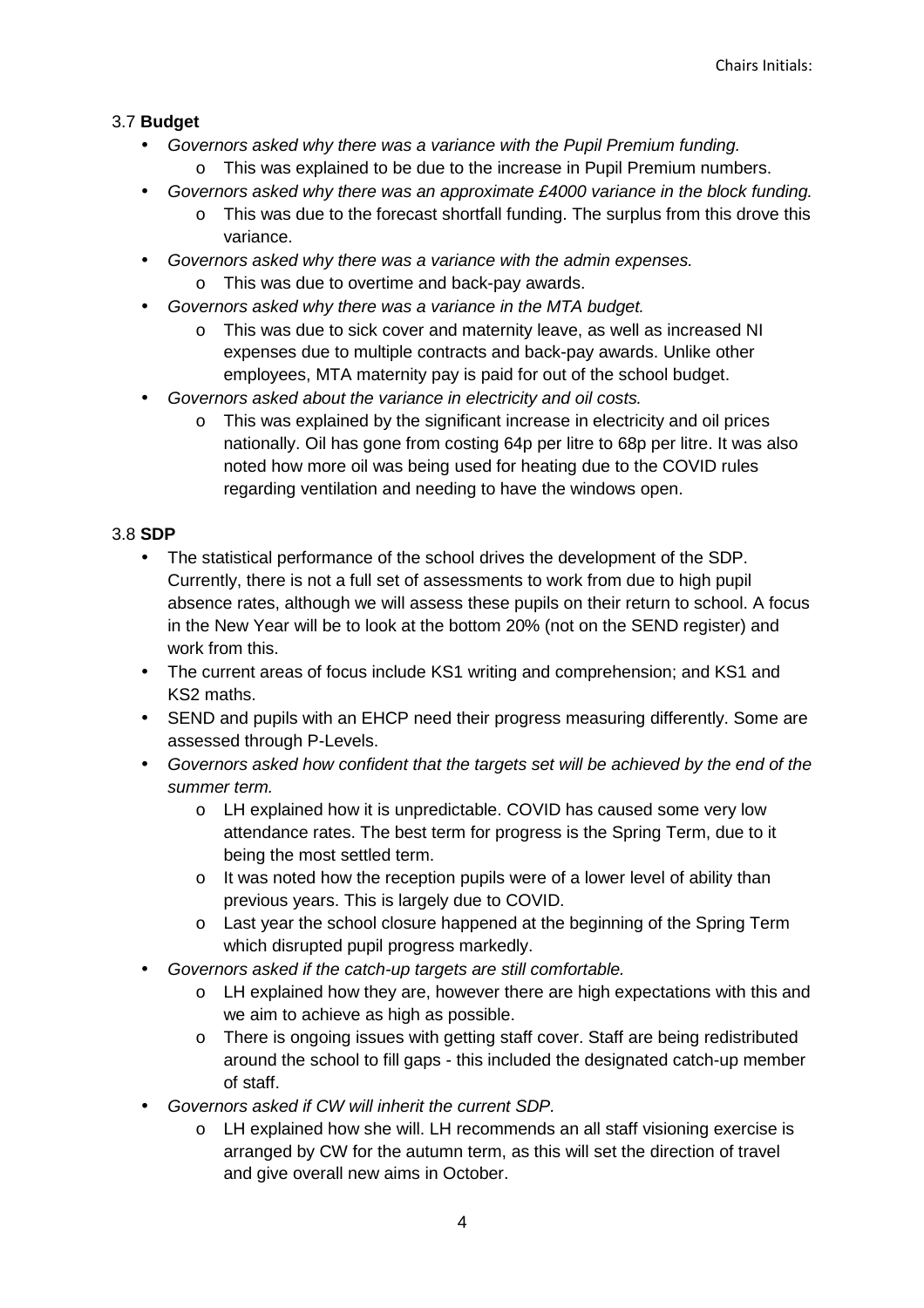## 3.9 **LA Admissions Arrangements**

- There are no changes.
- The PAN is 20.

### 3.10 **Risks**

- Governors agreed to update the risk register to change the falling pupil numbers impact to level 3.
- The next formal review will happen in June 2022.

## 3.11 **Headteacher Recruitment**

- The recruitment campaign was successful and a new substantive headteacher has been recruited.
- LH and CW are beginning the handover process.
- TN is to call CW to deliver detailed feedback on her performance during the Headteacher Selection process.

# **STATUTORY REPORTING AND ACCOUNTABILITY**

## 3.12 **Headteacher's Report**

- The report was circulated prior to the meeting.
- Governors asked if COVID was the main reason for the high pupil absence figures.
	- o LH explained how it is all due to illness, however not all due to COVID. There are various other illnesses in the school and some children are unable to get to school due to parent illness, or parental COVID and then being unable to leave the house.
- Governors asked how the school's COVID rates compare to other schools.
	- o LH explained how she knows of schools who have had much higher rates.
	- o Many schools are having the same issues with lack of agency staff support.
- Governors asked if the home learning structure has changed from before.
	- o LH explained how it has not changed. Parents are directed to Oak Academy; TT Rockstars; BBC Bitesize; and EdShed.
	- o Teachers are only obliged to provide work for COVID related absences, as not all children are ill with COVID.

### 3.13 **Pupil Premium Report**

- The report is in the mandatory new format.
- The report has been published on the school website.
- There are no notable changes this year.
- The Pupil Premium strategy is underpinned by the Education Endowment Foundation.
- There was a focus on engagement with homework. The school provided all Pupil Premium pupils with a stationery set meaning that all pupils had the resources to work at home.
- Governors agreed the Pupil Premium Report.

### 3.14 **Safeguarding**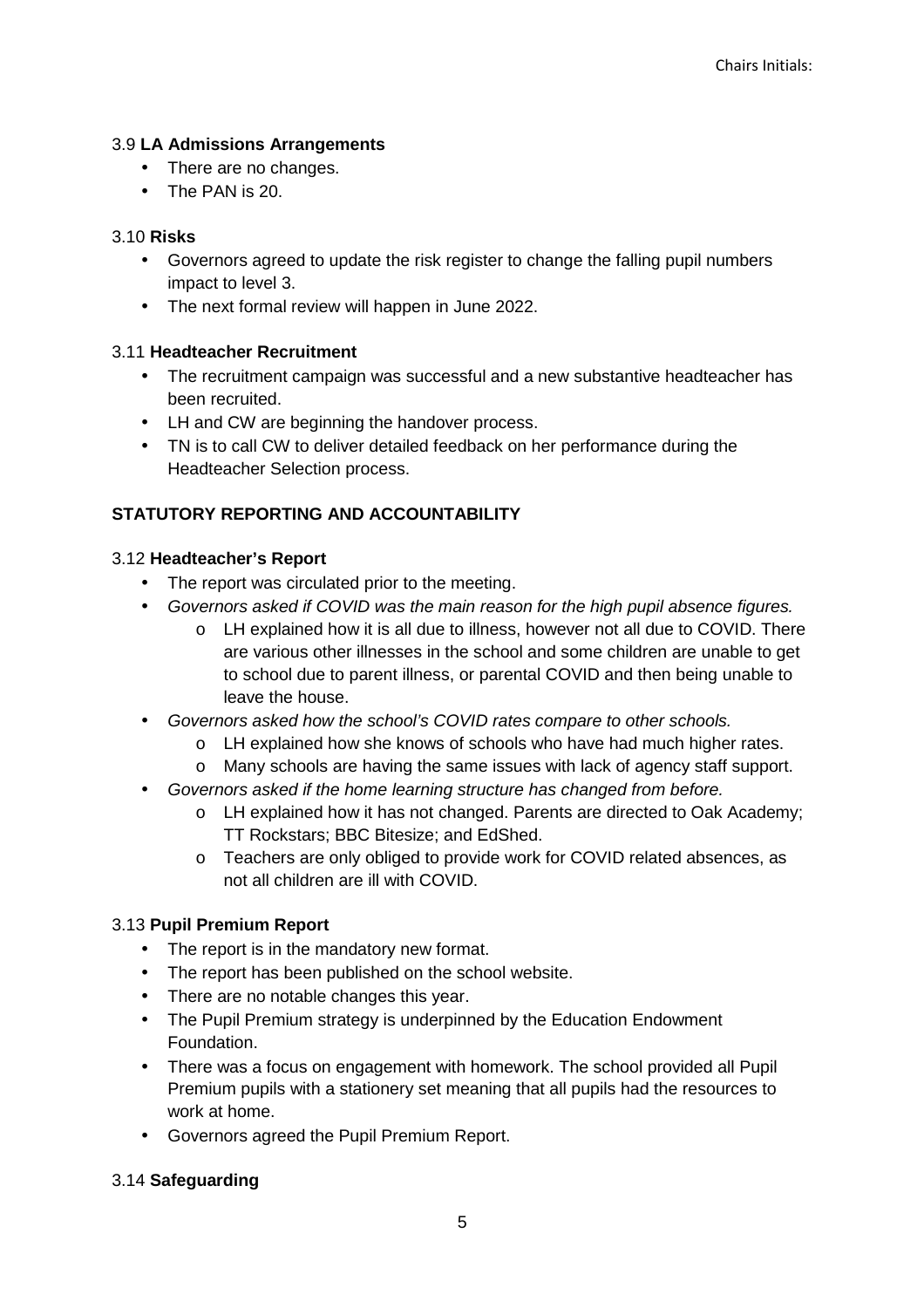- KT signed the CPOMS safeguarding log today. There was nothing that needs to be flagged to governors.
- A safeguarding learning walk will be carried out soon.

### 3.15 **Training**

- KT is to attend a Safeguarding Level 3 Refresher course on 9.12.21.
- JH has received information regarding New Governors Induction Training.

### **ACTION: MH to book JH onto a New Governors Induction course.**

### 3.16 **Safeguarding Scenario**

- LH shared the Devon Children and Families Partnership 'One Minute Guide' about Neglect.
- Governors asked if staff were aware of the content of this guide.
	- o LH explained how all staff, including MTAs, are aware of this.
- Governors asked if the school is confident that we are aware of all neglected children within the setting.
	- $\circ$  LH explained how they are not. Anything that is flagged up is addressed. The school are not aware of any neglected children, however it is likely there will be some.
	- o It was noted how home behaviour and school behaviour can be very different and the power of grooming cannot be underestimated.
- Governors asked if the school could be at risk of neglecting children.
	- o LH explained how 'pupils' is a standing item on staff meeting agendas and any change in behaviour or concerns are shared. However, this will be taken to a further staff meeting and openly discussed, to see if we can take a different view or approach.

### 3.17 **Policies**

• The Complaints Policy has been superseded by a suite of policies and is therefore to be removed.

### 3.17.1 **Admissions Policy**

• This is a model policy.

### 3.17.2 **SEND Policy**

• This is complete.

### 3.17.3 **Asset Management Plan**

• Carried forward. This has been completed but has not been circulated.

### 3.17.4 **Behaviour Policy**; 3.17.5 **Behaviour Policy Addendum**

• This has been updated to an annual review due to ongoing behavioural issues.

### 3.17.6 **Managing Unreasonable Behaviour Policy**

- This policy is part of a suite of complaints policies. It protects the school in certain situations.
- This is the new name for the 'Unreasonable Complainant Policy'.